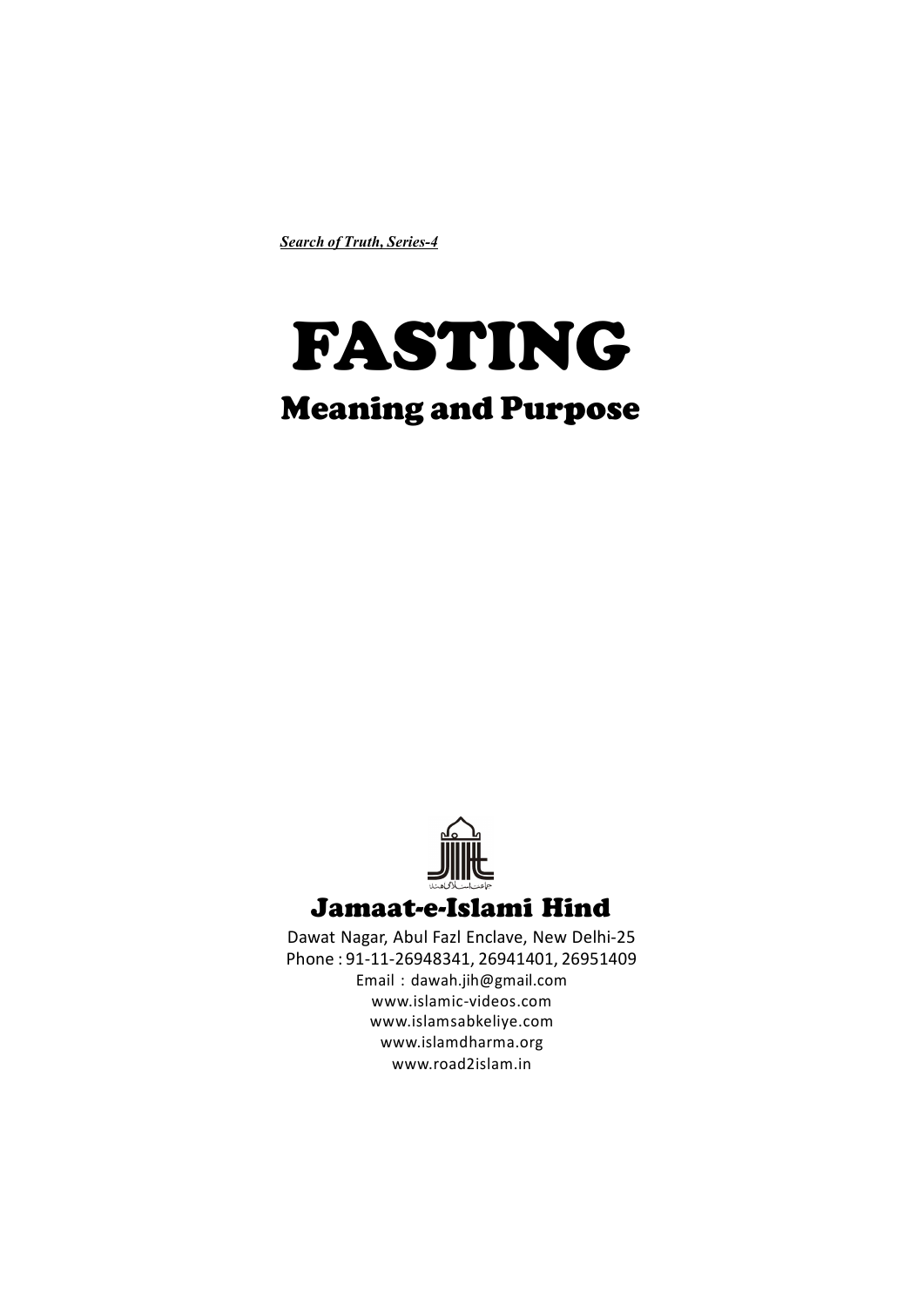*ln the name of Allah, the most Gracious, the most Merciful*

## **The act and the motive**

Allah (God) the Creator of man and this entire universe is one. God created man and made provision for fulfilment of all his needs. He gave man a comprehensive life support system to live on this planet. He also provided knowledge to answer his basic questions

Is there any creator of man? If yes, what role does he want for mankind? Why has man been created? What is the purpose of man's life? If there is any, what is the way to achieve that purpose? Has man been created free or is he helpless? How can a good life be led? What will happen after death? These typeity the basic questions whose answers man must know.

God chose some excellent individuals from among human beings. They were His Messengers. He sent them His Message, which is Guidance for all human beings. There came many Messengers from the first man and Messenger Hazrat Adam to the Last Messenger Hazrat Muhammad (peace be to them). They were sent to every people. All Messengers delivered the Message of God to people in their own language.

The question is : why were so many Messengers sent time and again? Due to lack of means of transportation and communitcation in the ancient time, it was indeed difficult to canvey the news from one place to another. The other reason is that people used to make unauthorised changes in the Message of God, to distort it. Then is was need to deliver the Message of God afresh.

All Messengers gave the same message that God is one; that the world is a place for test and evaluation; and that there is indeed life after death. While the message of all earlier Messengers was local, the message of the Last Messenger, Hazrat Muhammad (peace be to him) is univerrsal. God Himself has taken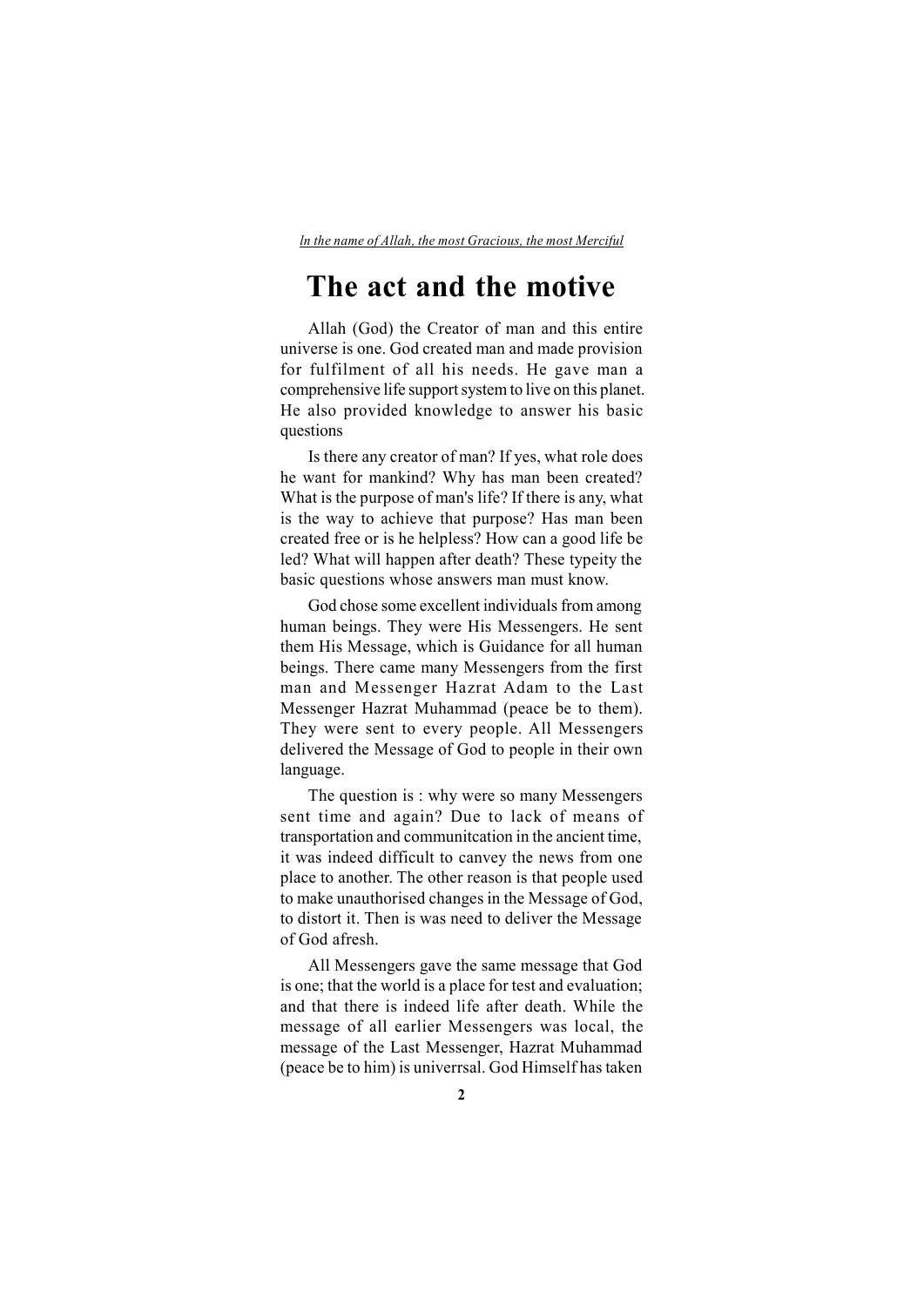the responsibility of protecting the Final Message (Qur'an) revealed to the Last Messenger. More than fourteen hundred years have passed, but no modification could be effected therein. The Message of God is available in its original form; so there is now no need of a new messenger.

The central theme of the Qur'an is man.The Qur'an presents the scheme of God about man. It says that man has been created by Allah and he has been given the present physical life. God has divided the tality of man's life into two parts: the period of life-tilldeath, which is temporal, is for the evaluation of man, and the period of life-after-death is for judgement about good or bad deeds done in the world; in the from of Paradise or Hell. This is the permanent, never-ending period. Death is in the form of Transition between the two.

The Qur'an says that the world is a place for evaluation. The purpose of man's life is the service of God. In the Qur'an (51-56) the meaning of service is to lead a God-centred life. This Service is not a parttime but full-time activity, which continues from birth to death. The whole life of man is indeed Service if it is spent in accordance with the Will of God. To make man committed to lead his life in accordance with the Will of God, it was necessary to prescribe some training; therefore, Salat (five-time prayers), fasting, zakat (poor due) and Haj were prescribed as means of training. Thus, by virtue of sacrifice of time, energy and wealth, man is trained onto the path of spiritual progress to make him true servant of God in his practical life. This training is regular activity so that man might be kept stable onto the path of virtue, for man's behaviour is affected from within and without.

God knows best what is beneficial to man and what is harmful. God wants wellbeing of man; this is why He has declared prohibited (haraam) all such deeds whereby man would have ruined himself, and called lbadah (service to God) and pronounced mandatory all such activities by not doing which man would have inflicted harm upon himself.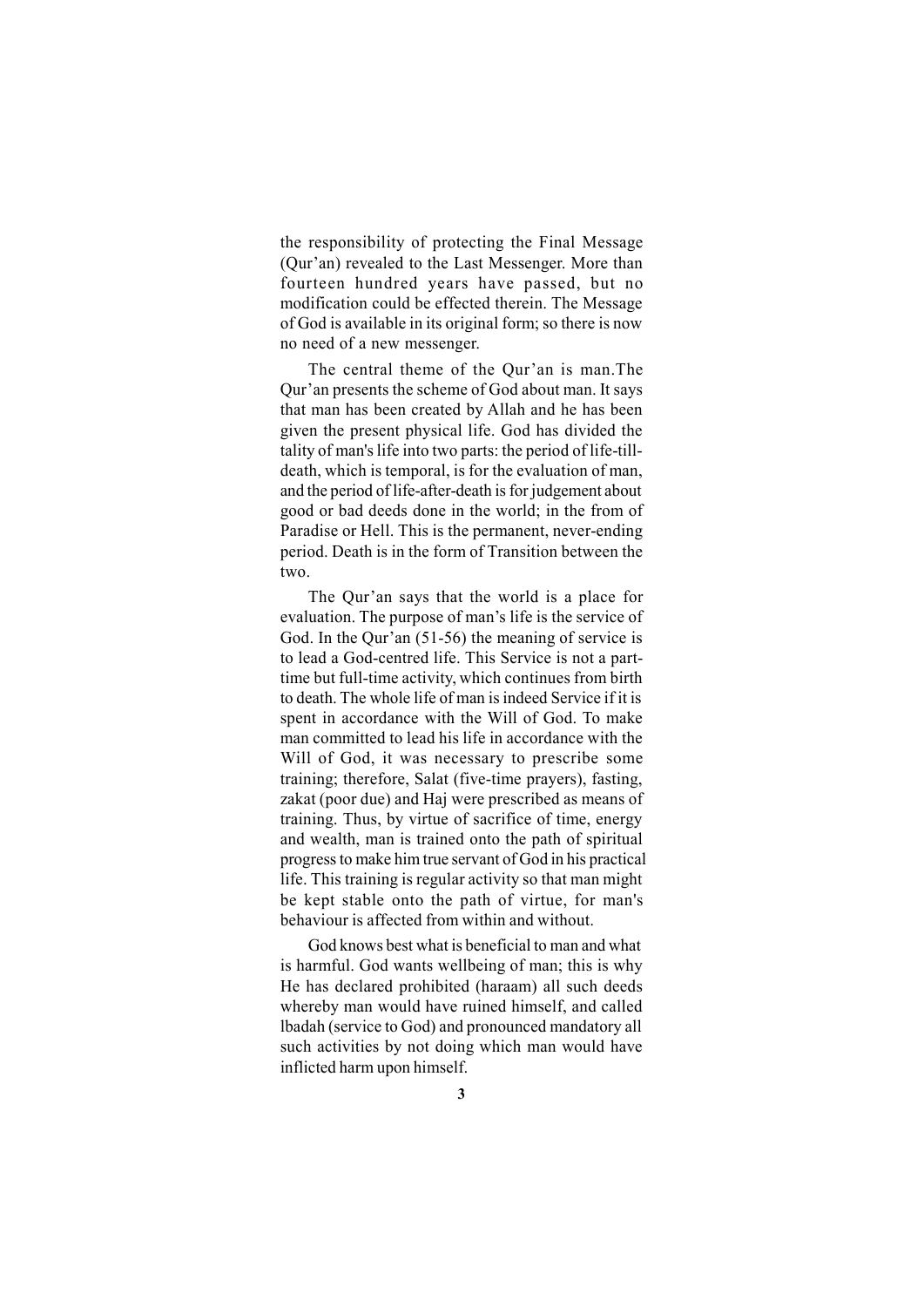The Final Message of God, the Qur'an, started revealing first time in the world in the month of Ramadan. Therefore, the month of Ramadan is called the month of Qur'an. It was declared as a month of thanksgiving for the believers in the Qur'an and fasting in this entire month was made mandatory.

Fasting is an act of Ibadah. In Arabic, Fasting is called Saum. It means restraint and keeping silence. In the Qur'an the related term is Sabr, which means 'restraining oneself' and 'stability'. In Islam, fasting means abstaining from food and water and intimate relationship between husband and wife from dawn to sunset, for the sake of Allah alone. Mandatory fasts are kept only in the month of Ramadan and are obligatory for every adult Muslim. The Qur'an says:

**"Believers! fasting is enjoined upon you, as it was enjoined upon those before you, that you become God-fearing and pious."** *(Qur'an, 2:183)*

**"During the month of Ramadan the Qur'an was sent down as a guidance to the people with Clear Signs of the true guidance and as the Criterion (between right and wrong). So those of you who live to see that month should fast it, and whoever is sick or on a journey should fast the same number of other days instead. Allah wants ease and not hardship for you so that you may complete the number of days required, glorify God for what He has guided you to, and give thanks to Him."**

#### *(Qur'an, 2:185)*

Fasting is a very important act of lbadah. In every nation, every Messenger enjoined fasting. Even today there is fasting in every religion in whatsoever form. According to the Qur'an, the purpose of fasting is to create in man piety or God-consciousness. One meaning of Taqwa (piety) is God-fearingness and the other is to adopt the precautionary way. God-fearingness is a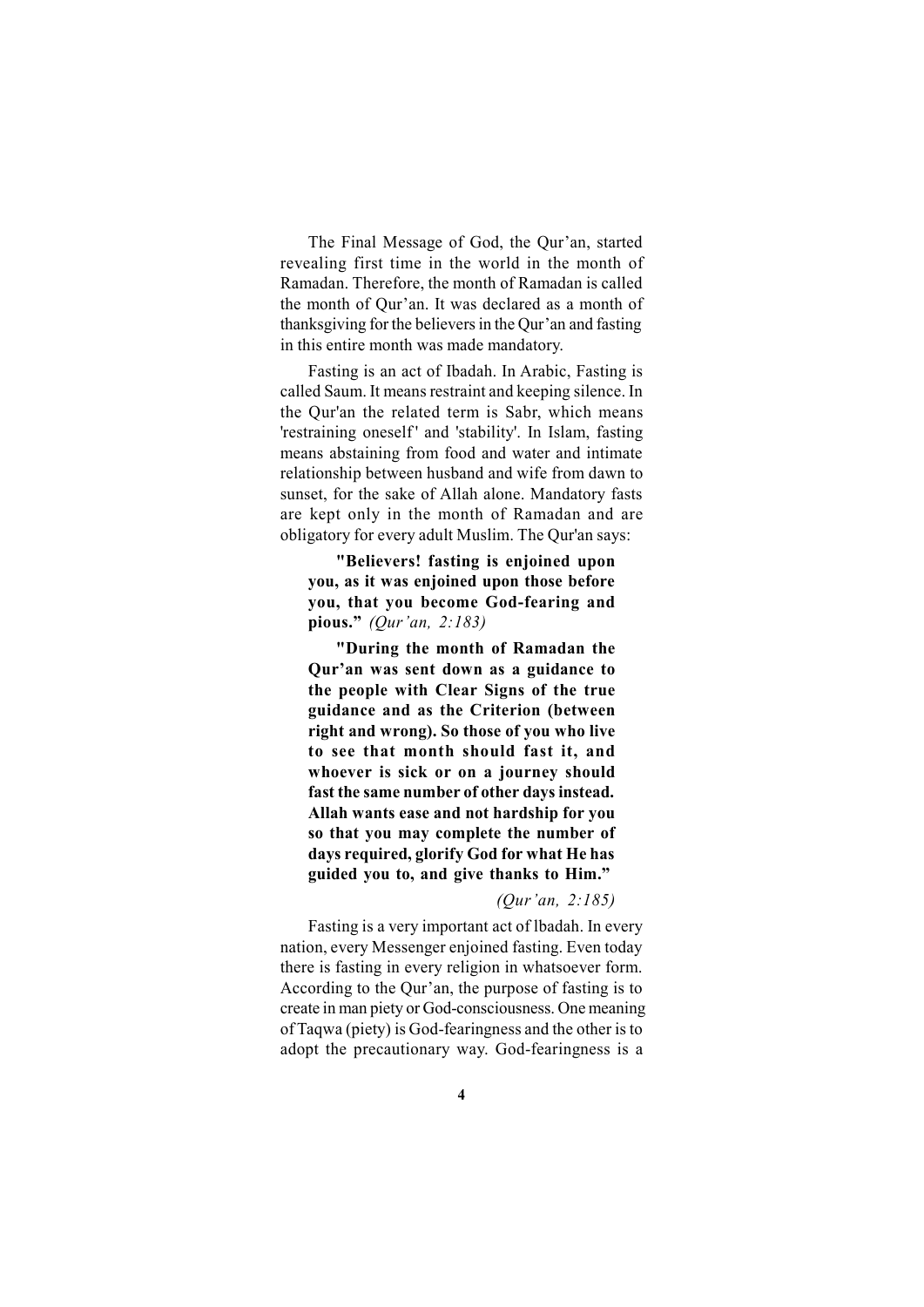quality which protects man from going astray, viz. becoming unsuccessful.

It becomes evident from the Qur'anic verse,...that you become Cod-fearing and pious' - 2:183, that fasting creates in man God-fearingness and makes him pious (steadfast). The Messenger of Allah, Muhammad (peace be to him) said :

**"Allah has no need for the hunger and the thirst of the person who does not restrain himself from telling lies and acting on them (even while observing the fast)."** *(Hadith, Bukhari)*

### **"Perhaps some fasting persons will gain nothing but hunger and thirst from fasting."** *(Hadith, Al-Darimi)*

Fasting makesevery part of man obligated. Fasting of the eyes means the fasting person must not look at what God has prohibited. Fasting of the ears intends that the Person must not hear what God has prohibited. Fasting of the tongue wants him not to tell what God has prohibited him from. Fasting of the hands specifies that the person must not do what God has prohibited. Fasting of the legs requires him not to walk along where God has prohibited. Fasting of the mind implies that he must not think what God has prohibited. Simultaneously, fasting demands from the fasting person to do whatever God likes him to do. Fasting only in strict accordance with the way God has commanded can prove beneficial to man. The Messenger of God, Muhammad (peace be to him) said :

**"The reward of every (good) deed of a person is multiplied from ten to seven hundred times. Allah says: 'The reward of observing fast is different from the reward of other good deeds; Fasting is for Me, and I Alone will give its reward as much as I would like'."**

#### *(Hadith, Bukhari and Muslim)*

Fasting leaves a very good impact on man's body and mind both. Fasting is an annual training course. Its